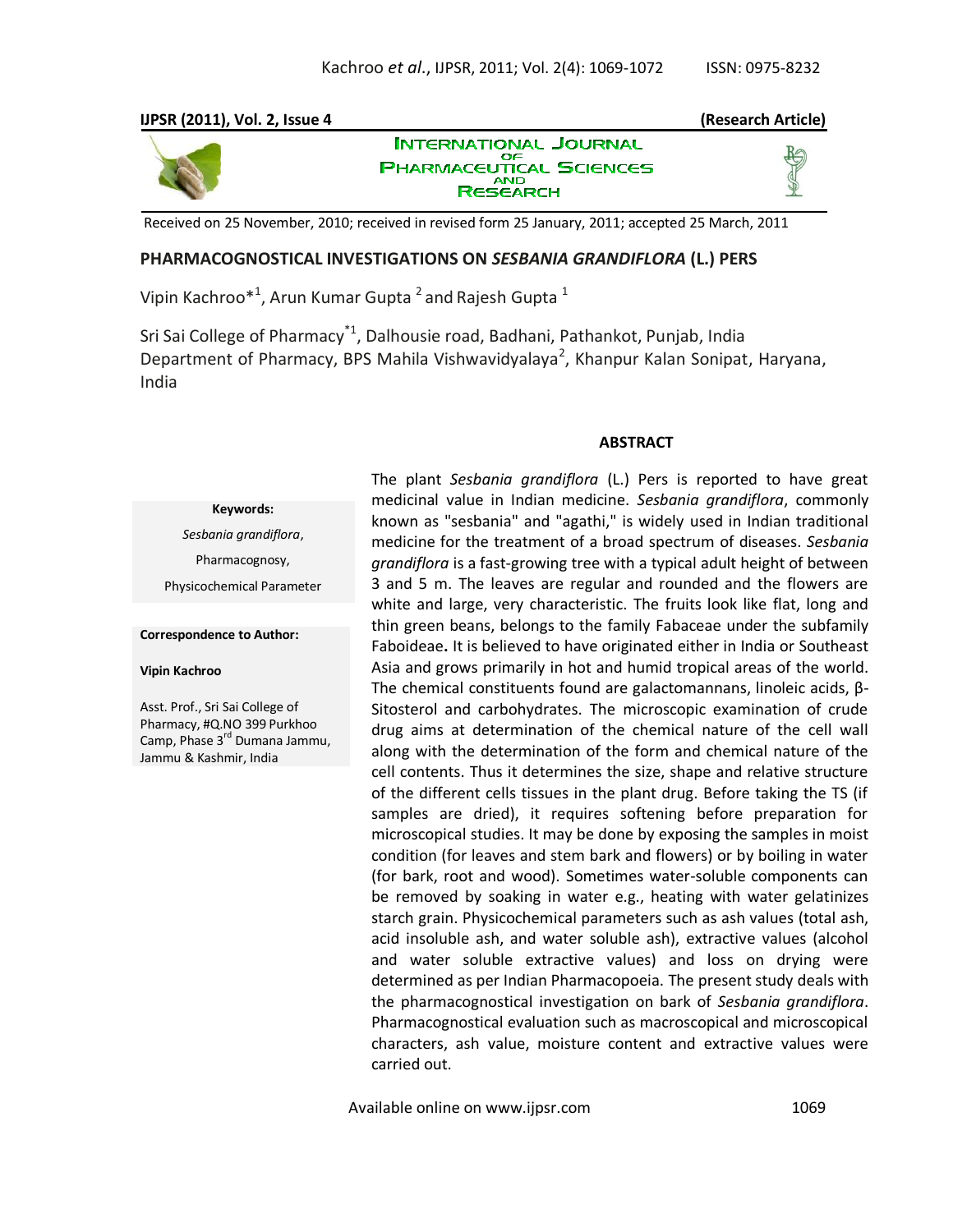**INTRODUCTION:** *Sesbania grandiflora (L.) Pers* also called *agati*, an open branching tree up to 15 m tall and 30 cm in diameter  $1$  belongs to the family *Fabaceae* under the subfamily Faboideae. *Sesbania grandiflora* (L.) Pers native range through Tropical Asia including, India, Indonesia, Malaysia, Myanmar and Philippines with possibly Indonesia as the center of the diversity and Southeast Asia is noncontiguous  $3$ . The chemical constituents found are galactommannans, linoleic acid, β-Sitosterol and Carbohydrates  $4$ . Traditionally the bark is used as astringent and utilized for the treatment of smallpox, ulcers in the mouth and alimentary canal, in bitter, in juvenile, infantile disorders of stomach, scabies, the juice of the leaves are utilized for the treatment of epileptic fits and clinical research supports the anticonvulsive activity of Agati leaves, astringent, bitter, termogenic, styptic, alexeteric, anti- helmintic, vulnery, demulcent, constipating, expectorants and antipyretic, bronchitis, cough, vomiting, wounds, ulcers, diarrhoea, dysentery, internal and external haemorrhages, dental caries, oral ulcers, proctoptosis, stomatitis and intermittent fevers  $4$ .

The literature survey also revealed that there are no reports on correlation between chemical constituents and their pharmacological properties. Pharmacognostic studies also have not been reported for the bark of this plant. The present study is therefore undertaken, to study the pharmacognostic characteristics of the steam bark of *Sesbania grandiflora* (L.) Pers.

# **MATERIALS AND METHODS:**

**Materials:** Dried steam bark of *Sesbania grandiflora (L.) Pers* was collected and authenticated from Sheikh international Mfg & Exp of medicinal herbs 65B/1, Periyar Nagar, Dindigul-624001, Tamil Nadu, India vide letter no TCN/41/2009 dated 09/09/2009.

**Methods:** Morphological studies were done using simple microscope. The shape, size, surface, taste

and odor of stem bark were determined. Microscopically preparing a thin hand section of the stem bark did studies and the average thickness of the sections was 10-13 m. The section was cleared, stained with phloroglucinol and hydrochloric acid, and mounted in glycerin and observed under microscope. Powder (# 60) of the dried stem bark was used for the observation of powder microscopical characters. The powdered drug was separately treated with phloroglucinol-HCl solution and mounted in glycerin for microscopical evaluation. Physicochemical parameters such as ash values (total ash, acid insoluble ash, and water soluble ash), extractive values (alcohol and water soluble extractive values) and loss on drying were determined as per Indian Pharmacopoeia<sup>7</sup>. Standard procedures were followed for all the evaluations <sup>5, 6,</sup> 7 all the chemicals and solvents used in experiment was of analytical grade.

## **RESULTS AND DISCUSSION:**

# **Pharmacognostical Characteristics of the steam bark:**

**Macroscopical Characteristics:** The morphological evaluation revealed the shape of the bark as, incurved, exfoliating in irregular scales thick, hard, rough, 0.5- 1 cm externally yellowish-grey and longitudinally fissured, internally light brown to reddish-brown, internal surface longitudinally striated and fibrous, fracture, fibrous; odor and taste, not distinct.



**FIG 1: MACROSCOPICAL CHARACTERISTICS**

Available online on www.ijpsr.com 1070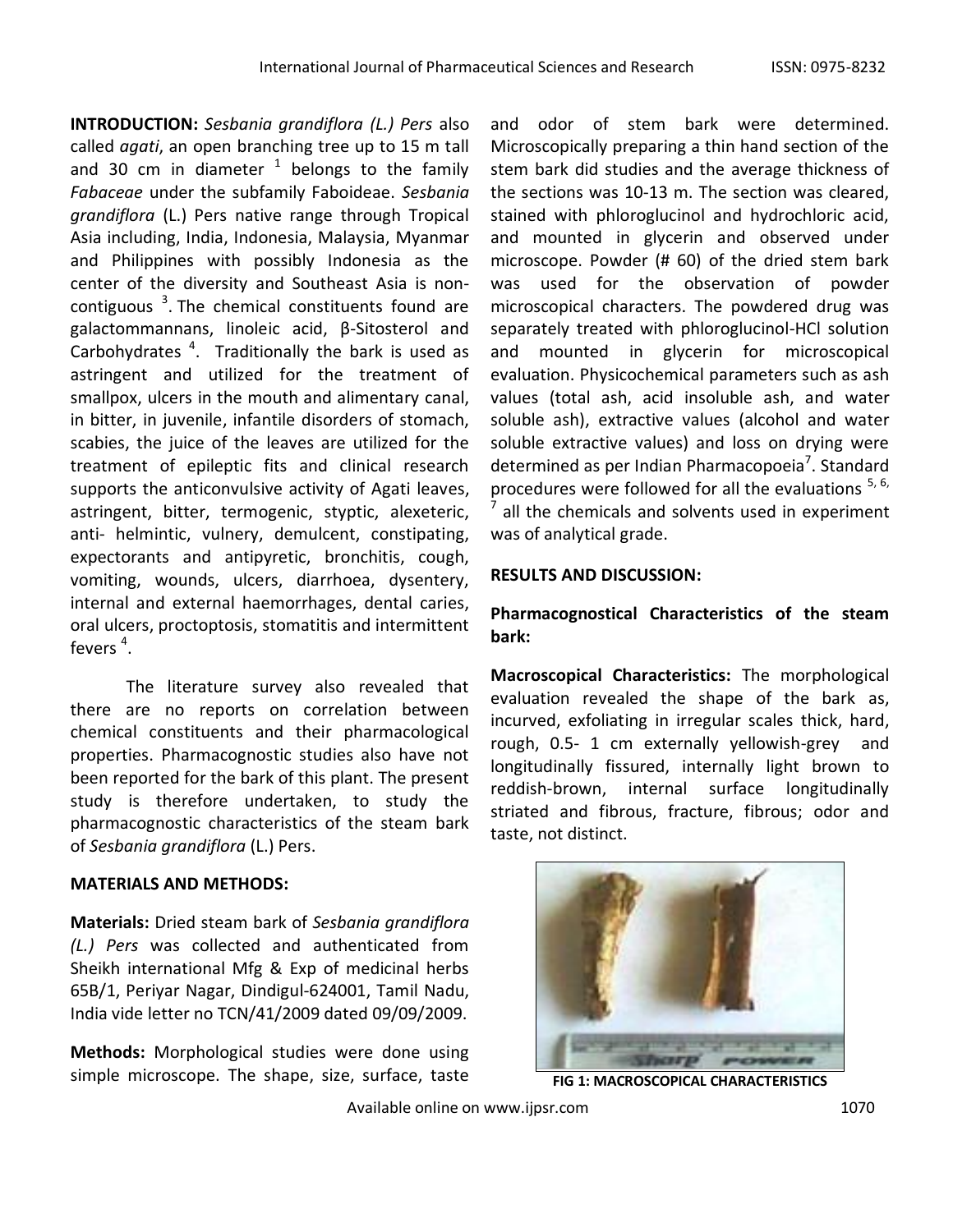**Transverse Section:** Stem Bark consisting of cork cells, thin-walled cortical cells, phellogen, phelloderm, phloem cells, cortex, pericycle, traversed by medullary rays; cork consisting of 4-8 layers of thin-walled, square to rectangular cells, secondary phloem wide, consisting of sieve elements, parenchyma, fibers, all traversed by medullary rays, xylem parenchyma thin-walled some cells contain prismatic crystals of calcium oxalate; phloem fibers thin-walled, with tapering ends, crystal fibers elongated, thick-walled having numerous chambers containing a prismatic crystals of calcium oxalate in each chamber; medullary rays multiseriate composed of thin-walled, radially elongated cells. Pith is also present (**fig. 2**).



**FIG. 2: TRANSVERSE SECTION**



**FIG. 3: CORK CELL**



**FIG. 4: XYLEM PARENCHYMA**



**FIG. 5: FIBER**

**FIG. 3, 4, 5: MICROSCOPY OF BARK** *OF SESBANIA GRANDIFLORA* **(L.) PERS**

**Physico- chemical Parameters**: Physicochemical parameters includes extractive value, ash value and loss on drying are tabulated in **Table 1**.

|  | TABLE 1: PHYSICOCHEMICAL PARAMETERS OF SESBANIA |  |  |
|--|-------------------------------------------------|--|--|
|  | <b>GRANDIFLORA (L.) PERS</b>                    |  |  |

| <b>Physical parameters</b>       | <b>Constant value</b> |  |  |
|----------------------------------|-----------------------|--|--|
| Alcohol soluble extractive value | $7.0\%$ w/w           |  |  |
| Water soluble extractive value   | $8.0\%$ w/w           |  |  |
| Loss on drying                   | 9.5% w/w              |  |  |
| Total ash                        | 14.0% w/w             |  |  |
| Water soluble ash                | $1.0\%$ w/w           |  |  |
| Acid insoluble ash               | 1.5% w/w              |  |  |